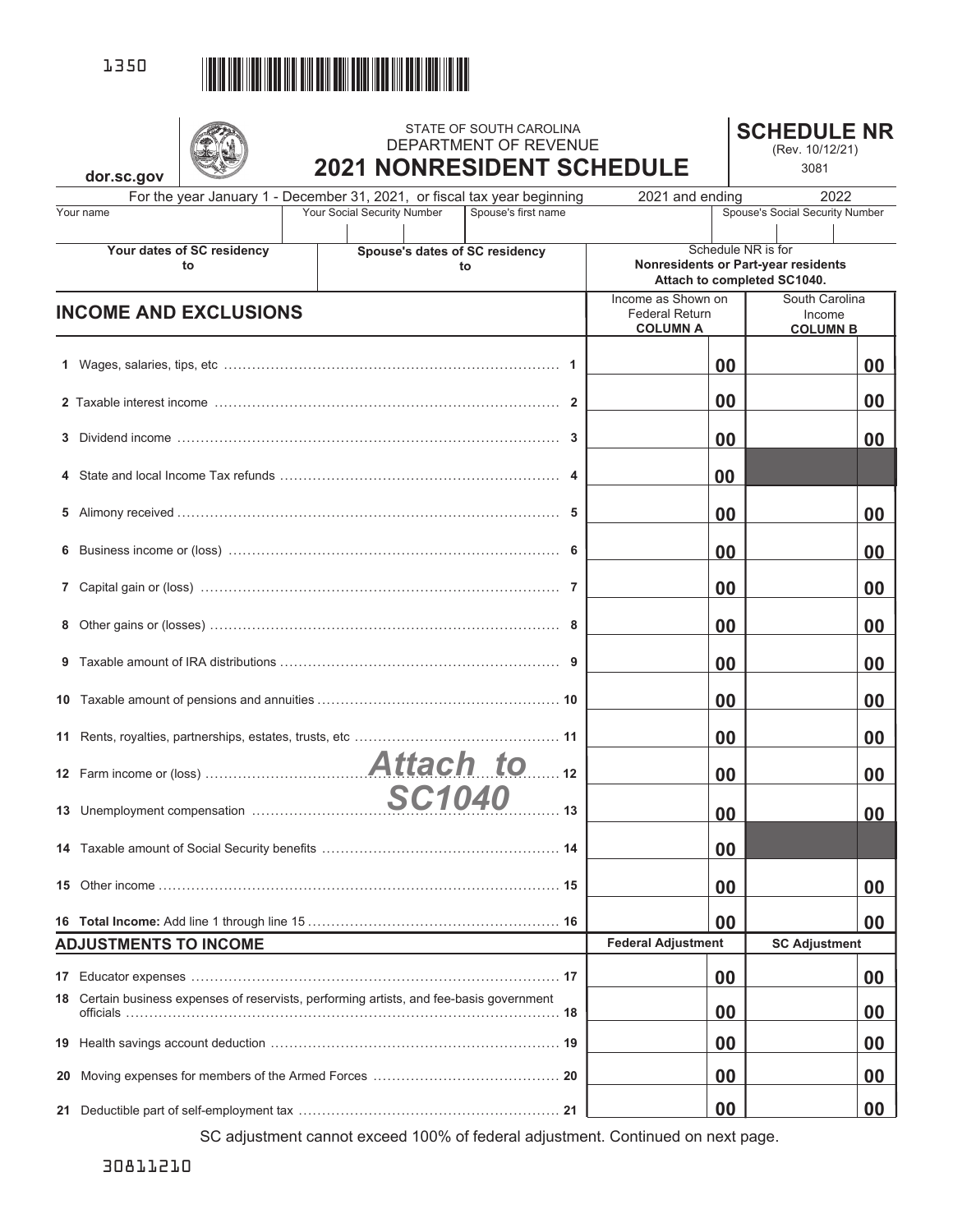

|                                                                                                             | <b>COLUMN A</b> |    | <b>COLUMN B</b> |      |  |
|-------------------------------------------------------------------------------------------------------------|-----------------|----|-----------------|------|--|
|                                                                                                             | 00              |    |                 | 00   |  |
|                                                                                                             | 00              |    |                 | 00   |  |
|                                                                                                             | 00              |    |                 | 00   |  |
|                                                                                                             | 00              |    |                 | 00   |  |
|                                                                                                             | 00              |    |                 | 00   |  |
| 27 Student loan interest deduction …………………………………………………………… 27                                               | 00              |    |                 | 00   |  |
|                                                                                                             | 00              |    |                 | 00   |  |
|                                                                                                             |                 |    |                 |      |  |
|                                                                                                             | 00              |    |                 | 00   |  |
|                                                                                                             | 00              |    |                 | 00   |  |
| <b>SOUTH CAROLINA ADJUSTMENTS</b>                                                                           |                 |    |                 |      |  |
| <b>ADDITIONS</b>                                                                                            |                 |    |                 |      |  |
|                                                                                                             |                 |    |                 | 00   |  |
| <b>SUBTRACTIONS</b>                                                                                         |                 |    |                 |      |  |
|                                                                                                             |                 |    |                 | 00   |  |
|                                                                                                             |                 |    |                 | 00   |  |
| 35 Retirement deduction (see instructions)                                                                  |                 |    |                 |      |  |
|                                                                                                             |                 |    |                 | 00   |  |
|                                                                                                             |                 |    |                 | 00   |  |
| c) Surviving spouse (date of birth of deceased spouse: ____________)  35c                                   |                 |    |                 | 00   |  |
| Military retirement deduction (see instructions)                                                            |                 |    |                 |      |  |
|                                                                                                             |                 |    |                 | 00   |  |
|                                                                                                             |                 |    |                 | 00   |  |
| f) Surviving spouse (date of birth of deceased spouse: ______________)  35f                                 |                 |    |                 | 00   |  |
| 36 Age 65 and older deduction (see instructions - must be resident for part of the year)                    |                 |    |                 | 00   |  |
|                                                                                                             |                 |    |                 | 00   |  |
| 37 Deductions for dependents under 6 years of age on December 31 of the tax year                            |                 |    |                 |      |  |
| (see instructions - must be resident for part of the year)                                                  |                 |    |                 |      |  |
|                                                                                                             |                 |    |                 |      |  |
| Date of birth: SSN:<br>37                                                                                   |                 |    |                 | 00   |  |
| 38 Contributions to the SC College Investment Program (Future Scholar) or the SC Tuition                    |                 |    |                 | 00   |  |
|                                                                                                             |                 |    |                 | 00   |  |
|                                                                                                             |                 |    |                 | 00   |  |
|                                                                                                             |                 |    |                 | 00   |  |
| 42 Total South Carolina subtractions: Add line 33 through line 41 42                                        |                 |    |                 | 00   |  |
| 43 Total South Carolina adjustments: Subtract line 42 from line 32  43                                      |                 |    |                 | 00   |  |
| 44 SC modified adjusted gross income: Add Column B, line 31 and line 43  44                                 |                 |    |                 | 00   |  |
| <b>45 PRORATION:</b>                                                                                        |                 |    |                 |      |  |
| Line 31, Column B divided by line 31, Column A = $\frac{1}{2}$ % (do not exceed 100%)                       |                 |    |                 |      |  |
| <b>46 DEDUCTIONS ADJUSTMENT:</b>                                                                            |                 |    |                 |      |  |
| If using the standard deduction, enter the amount from federal form on line 46.                             |                 |    |                 |      |  |
| If itemizing, use the Schedule NR instructions, and enter the amount from Part IV on line 46.               |                 |    |                 |      |  |
| Enter the following amounts from the instructions:                                                          |                 |    |                 |      |  |
| Part I (Itemized Deductions)                                                                                |                 |    |                 |      |  |
| Part II, Worksheet, line 6 (State Taxes)                                                                    |                 |    |                 |      |  |
| Part III (Other Expenses)                                                                                   |                 | 46 |                 | 00   |  |
|                                                                                                             |                 |    |                 |      |  |
| 47 Allowable deductions: Multiply line 46 by                                                                |                 |    |                 | 00 > |  |
| 48 South Carolina taxable income: Subtract line 47 from line 44, Column B. Enter the difference here and on |                 |    |                 |      |  |
|                                                                                                             |                 |    |                 | 00   |  |

**Attach this form and a complete copy of your federal return to your SC1040. Check the Schedule NR box on the front of SC1040. Do not submit Schedule NR separately. We cannot process your return if this form is submitted separately.**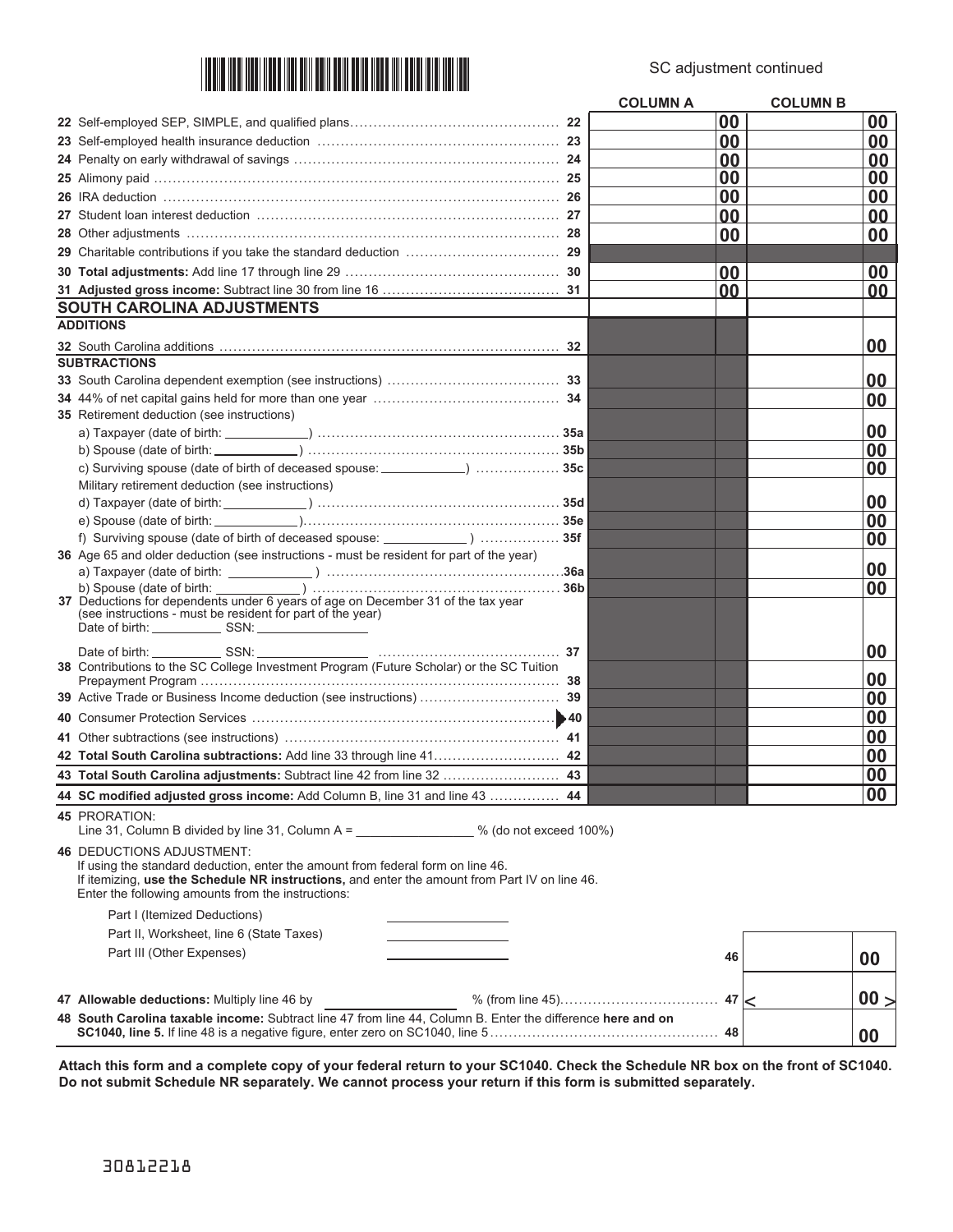# **Things you should know before you begin:**

- Use the Schedule NR if you are a nonresident of South Carolina or you are filing as a part-year resident.
- Check the **Schedule NR** box on the front of your SC1040.
- Attach the Schedule NR and a copy of your federal return to your SC1040.
- Do not submit your Schedule NR separately.
- We cannot process your return if your Schedule NR is submitted separately or the return is filed without a Social Security Number (SSN) or Individual Taxpayer Identification Number (ITIN).
- South Carolina conforms with the Internal Revenue Code as amended through December 31, 2020, except as otherwise provided. If Internal Revenue Code sections adopted by South Carolina which expired on December 31, 2020 are extended, but otherwise not amended, by congressional enactment during 2021, these sections are also extended for South Carolina Income Tax purposes in the same manner that they are extended for federal Income Tax purposes.
- This instructional guide's references to form numbers and line descriptions on federal Income Tax forms were correct at the time of printing. If they have changed, and you are unable to determine the proper line to use, contact the SCDOR Individual Income Tax section at **1-844-898-8542** or **IITax@dor.sc.gov**. Use these instructions as a guide when preparing your Schedule NR. They are not intended to cover all provisions of the law.

# **Individual Taxpayer Identification Number (ITIN):**

You're required to provide your SSN on this tax form. If you are a nonresident or resident alien and cannot get an SSN, contact the IRS to apply for an ITIN for the purpose of filing Income Tax returns. South Carolina will accept this number in place of an SSN to process your Individual Income Tax returns. For information, contact the IRS at **1-800-829-1040** or **irs.gov.** 

# **Income and exclusions:**

Enter on line 1 through line 15 your income and losses.

- Place losses in [brackets].
- Enter in Column A your total income reported on your federal return.
- Enter in Column B the income taxed by South Carolina.
- Round all amounts to the nearest dollar.

# **Line 1: Wages, salaries, tips, and other compensation**

Enter in Column B:

- All wages, salaries, tips, or other compensation reported to you as South Carolina income on your W-2s, **and**
- All wages you earned while a resident of South Carolina.

# **Nonresident servicemembers:**

Do not include in Column A:

• Military compensation paid to you if you are a resident of another state.

Do not include in Column B:

- Military compensation paid to you if you are a resident of another state.
- Income for services performed in South Carolina by the spouse of a servicemember under the provisions of the Federal Military Spouses Residency Relief Act if:
	- $\circ$  the spouse is not a resident of the state where the servicemember and spouse are living
	- o the spouse is in South Carolina solely to be with the servicemember
	- o the servicemember is in South Carolina on military orders, **and**
	- o the spouse and servicemember are residents of the same state.

Do not make an adjustment if South Carolina is your state of legal residency.

## **Line 2 and Line 3: Taxable interest and dividends**

Interest, dividend income, and interest from another state's obligations are taxable by South Carolina for the time you were a resident of South Carolina. Include in Column B the interest connected with a trade or business in South Carolina, regardless of your state of residency. Do not include in Column B interest income from US or South Carolina obligations.

## **Line 4: Taxable refunds, credits, or offsets of state and local Income Taxes**

South Carolina does not tax a refund of state and local Income Taxes. Enter the amount from the federal 1040 in Column A. Do not enter an amount in Column B.

## **Line 5: Alimony received**

Enter in Column B alimony received for the time you were a resident of South Carolina, if the alimony results from a divorce decree executed or modified before December 31, 2018.

Alimony received as a result of a divorce decree executed or modified after December 31, 2018 is not taxable.

## **Line 6: Business income or loss**

Enter in Column B the income or loss resulting from businesses located in South Carolina. Indicate business losses in [brackets]**.** As of January 1, 2009, a business must add back any amount paid for services performed by an unauthorized alien if the amount is \$600 or more a year.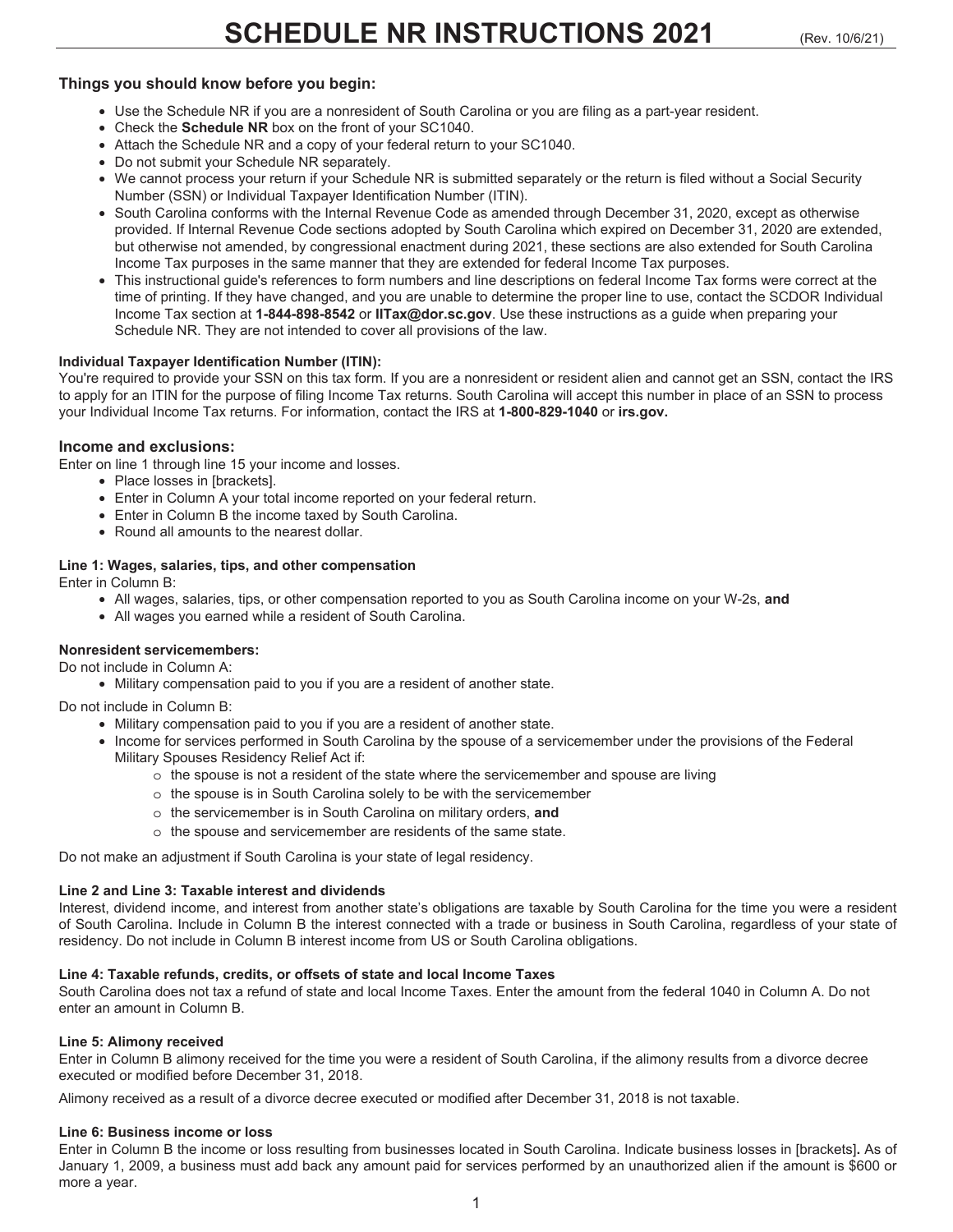# **Line 7 and Line 8: Capital gain or loss and other gains or losses**

Include in Column B gains or losses from:

- the sale of real property (land or buildings) located in South Carolina
- stocks or bonds sold while a resident of South Carolina

Any gain or loss reported in Column B must be supported by the appropriate federal schedules showing the location of the business or property.

# **Line 9 and Line 10: Taxable IRA distributions, pensions, and annuities**

Enter in Column B the taxable amounts you received while a resident of South Carolina.

# **Line 11: Rental real estate, royalties, partnerships, estates, and trusts**

Enter in Column B the income or loss from property located in South Carolina or from doing business in South Carolina**.** 

## **Line 12: Farm income or loss**

Enter in Column B the income or loss resulting from a farm located in South Carolina. As of January 1, 2009, a South Carolina business must add back any amount paid for services performed by an unauthorized alien if the amount is \$600 or more a year.

## **Line 13: Unemployment compensation**

Enter in Column B the unemployment compensation paid from South Carolina or received while a resident of South Carolina.

# **Line 14: Taxable Social Security benefits**

South Carolina does not tax Social Security and railroad retirement. Do not enter any of these amounts in Column B.

# **Line 15: Other income**

Enter in Column B any other income earned while a resident of South Carolina or from sources within South Carolina for which there is no line provided on the return.

Other income includes**:** 

- prizes
- awards
- gambling winnings
- director fees

Report a foreign earned income exclusion or net operating loss resulting while you were a South Carolina resident or from sources within South Carolina in [brackets].

# **Line 16: Total income**

Add line 1 through line 15 of each column. Enter the total of each column.

# **Adjustments to income:**

Report in this section federal adjustments to gross income.

- Enter amounts from your federal return in Column A.
- Enter the portion that applies to South Carolina in Column B.

The South Carolina adjustments on line 17 through line 29 cannot exceed 100% of the federal adjustment.

# **Line 17: Educator expenses**

If you qualify for an educator expenses deduction for federal purposes, you are allowed a deduction in Column B.

Calculate your allowable South Carolina deduction using the following formula:

| SC total income<br>(line 16, Column B)      | Line 17  | SC adjustment |
|---------------------------------------------|----------|---------------|
| Federal total income<br>(line 16, Column A) | Column A | in Column B   |

#### **Line 18: Certain business expenses of reservists, performing artists, and fee-based government officials**  Calculate your allowable South Carolina deduction using the following formula:

| SC total income<br>(line 16, Column B)      | Line 18  | SC adjustment |
|---------------------------------------------|----------|---------------|
| Federal total income<br>(line 16, Column A) | Column A | in Column B   |

## **Line 19: Health savings account**

Calculate your allowable South Carolina deduction using the following formula:

| SC compensation      | Line 19  | SC adjustment |
|----------------------|----------|---------------|
| Federal compensation | Column A | in Column B   |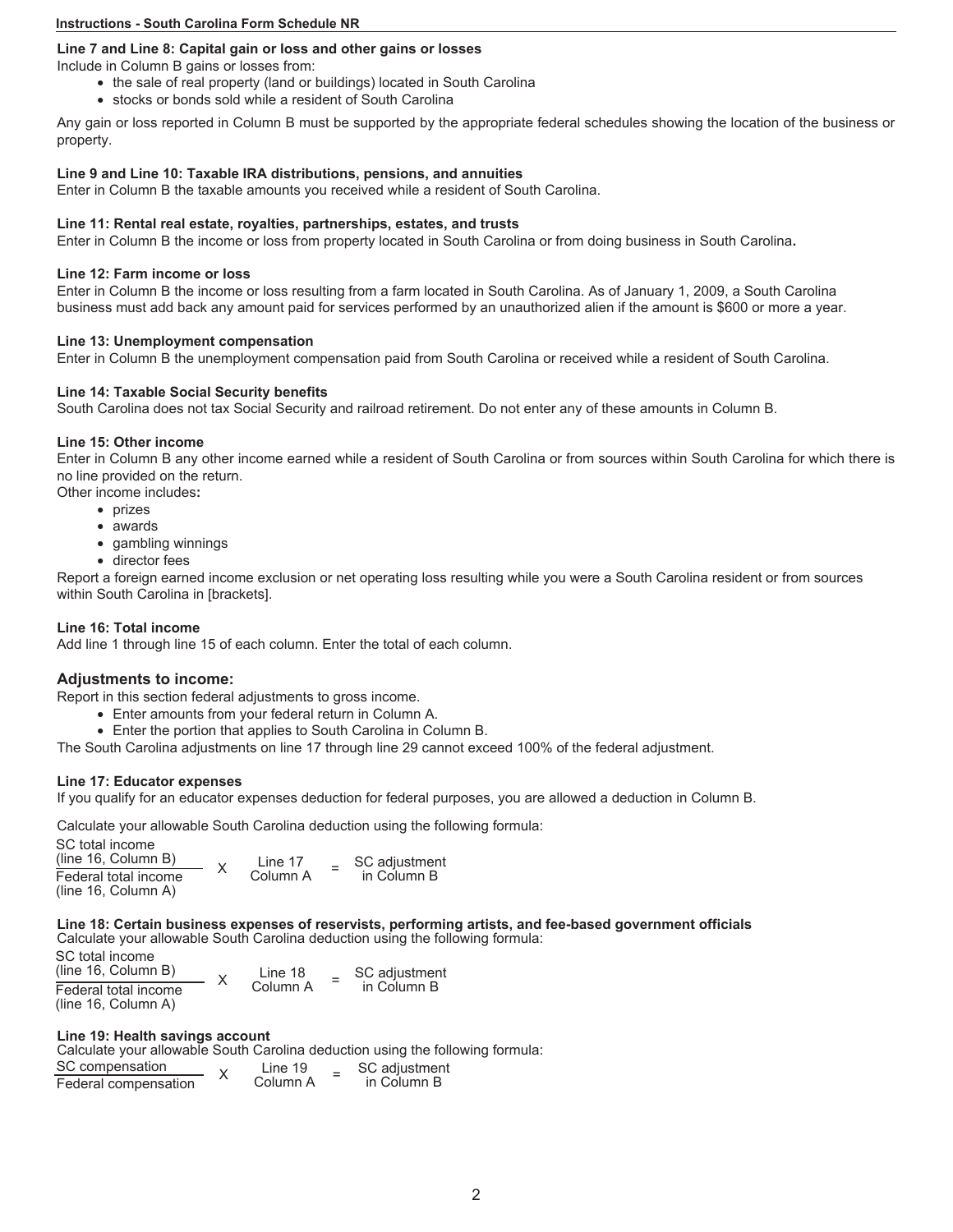Compensation is income you receive for providing personal services. This includes:

- wages
- salaries
- commissions
- tips
- professional fees
- bonuses
- self-employment income

# **Line 20: Moving expenses**

If you had allowable moving expenses on your federal 1040, and if your move was into South Carolina, you are allowed a full moving expense adjustment in Column B.

If you moved out of South Carolina, your expenses are **not** deductible.

# **Line 21 through line 23**

If you have self-employment income earned from South Carolina and other states, calculate your allowable South Carolina deduction using the following formula:

Total self-employment income SC adjustment in Column B SC self-employment income Federal adjustment in XColumn A

# **Line 24: Penalty on early withdrawal of savings**

Enter in Column B any penalty for early withdrawal of savings taxable to South Carolina.

# **Line 25: Alimony paid**

If you paid alimony resulting from a divorce decree executed or modified before December 31, 2018, and it qualified for an adjustment for federal tax purposes, calculate your allowable South Carolina deduction using the following formula:

SC total income

| (line 16, Column B)  | Line 25  | SC adjustment |
|----------------------|----------|---------------|
| Federal total income | Column A | in Column B   |
| (line 16, Column A)  |          |               |

# **Line 26: IRA deduction**

Determine your IRA adjustment for Column B using the percentage of your federal compensation that is South Carolina compensation. Calculate your allowable South Carolina deduction using the following formula:

| SC compensation      | Line 26  | SC adiustment |
|----------------------|----------|---------------|
| Federal compensation | Column A | in Column B   |

Compensation is all income you receive for providing personal services. This includes:

- wages
- salaries
- commissions
- tips
- professional fees
- bonuses
- self-employment income

## **Line 27: Student loan interest deduction**

If you qualify for a student loan interest deduction for federal purposes, you are allowed a deduction in Column B. Calculate your allowable South Carolina deduction using the following formula:

| SC total income<br>(line 16, Column B) | Line 27  | SC adjustment |
|----------------------------------------|----------|---------------|
| Federal total income                   | Column A | in Column B   |
| (line 16, Column A)                    |          |               |

## **Line 28: Other adjustments to income**

Enter in Column B any South Carolina portion of your federal adjustment to income for which there is no line provided.

## **Line 29: Charitable contributions if you take the standard deduction**

South Carolina does not conform to the federal deduction for charitable contributions if you take the standard deduction.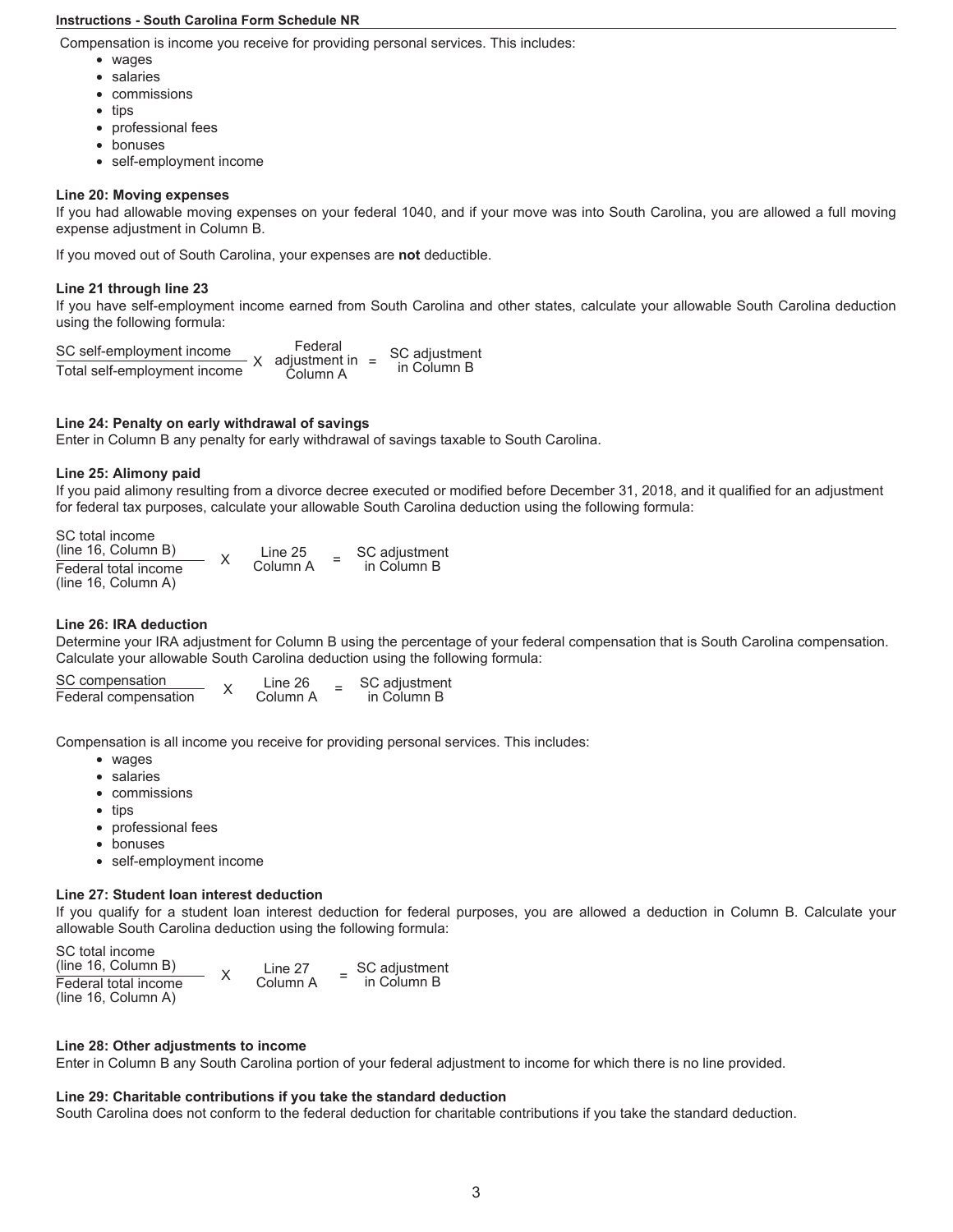### **Line 31: Adjusted gross income**

**Federal adjusted gross income:** Subtract line 30, Column A from line 16, Column A. Enter on line 31, Column A. This amount should equal the adjusted gross income from your federal return.

**South Carolina adjusted gross income:** Subtract line 30, Column B from line 16, Column B. Enter on line 31, Column B.

# **South Carolina adjustments:**

## **Line 32: South Carolina additions to income**

If you report items on this line, you must attach an explanation. The following common scenarios are examples of items which you may report on this line:

- If you claim bonus depreciation under federal law, you must add back the difference between the bonus depreciation taken and the depreciation that would have been allowed without bonus depreciation.
- A charitable contribution under IRC Section 170 for a gift of land must be added back unless the contribution meets the requirements of SC Code Section 12-6-5590.
- Withdrawals from Catastrophe Savings Accounts are taxable to the extent the withdrawals exceed the qualified catastrophe expenses.

# **South Carolina subtractions:**

## **Line 33: South Carolina dependent exemption**

A South Carolina dependent exemption is allowed for each eligible dependent, including both qualifying children and qualifying relatives. Eligible dependents are dependents claimed on your federal Income Tax return. See the worksheet below.

|     | Worksheet for South Carolina dependent exemption                  |  |         |  |  |  |  |
|-----|-------------------------------------------------------------------|--|---------|--|--|--|--|
| 11. | South Carolina dependent exemption amount                         |  | \$4,300 |  |  |  |  |
| "2. | Number of dependents claimed on your federal return               |  |         |  |  |  |  |
| 13. | Allowable deduction (multiply line 1 by line 2). Enter on line 33 |  |         |  |  |  |  |

## **Line 34: Net capital gain deduction**

Net capital gains held for a period of more than one year and included in the South Carolina taxable income are reduced by 44% for South Carolina Income Tax purposes.

**Net capital gain** means the **excess of** the **net long-term** capital gain for the taxable year **over** the **net short-term** capital loss for the tax year. The South Carolina holding period for long-term capital gains is the same as the federal holding period. Income received from installment sales and capital gain distribution qualifies for this deduction if the more than one year holding period has been met. Multiply the net capital gain by 44% and enter the result.

**Example:** Taxpayer has a long-term (LT) gain on stock (held more than one year) of \$10,000 and a long-term loss on stock of \$3,000. Also reported is a short-term (ST) loss on stock held for six months of \$5,000

| $$7,000(10,000 - 3,000)$<br>5.000 |
|-----------------------------------|
| \$2,000                           |
| $x\;44\%$                         |
| \$880                             |
|                                   |

## **Line 35a through Line 35c: Retirement deduction for South Carolina residents**

South Carolina taxes retirement income received while you were a resident of this state. An individual taxpayer who is the original owner of a qualified retirement account may claim this deduction.

An individual who is **under age 65** may claim a retirement deduction up to \$3,000 on qualified retirement income from their own plan.

An individual who is **age 65 or older** during the tax year may claim a retirement deduction up to \$10,000 on qualified retirement income from their own plan.

**Line 35a:** Include only qualified withdrawals from the taxpayer's own qualified retirement plan.

**Line 35b:** Include only qualified withdrawals from the spouse's own qualified retirement plan.

**Line 35c:** A surviving spouse receiving qualified retirement income on behalf of a deceased spouse may deduct up to \$3,000 or \$10,000 of the qualified retirement income, based on the age of the deceased spouse had they lived. The surviving spouse must receive the decedent's qualified retirement income as a surviving spouse.

The surviving spouse retirement deduction is in addition to the individual retirement deduction claimed from the taxpayer's own retirement plan.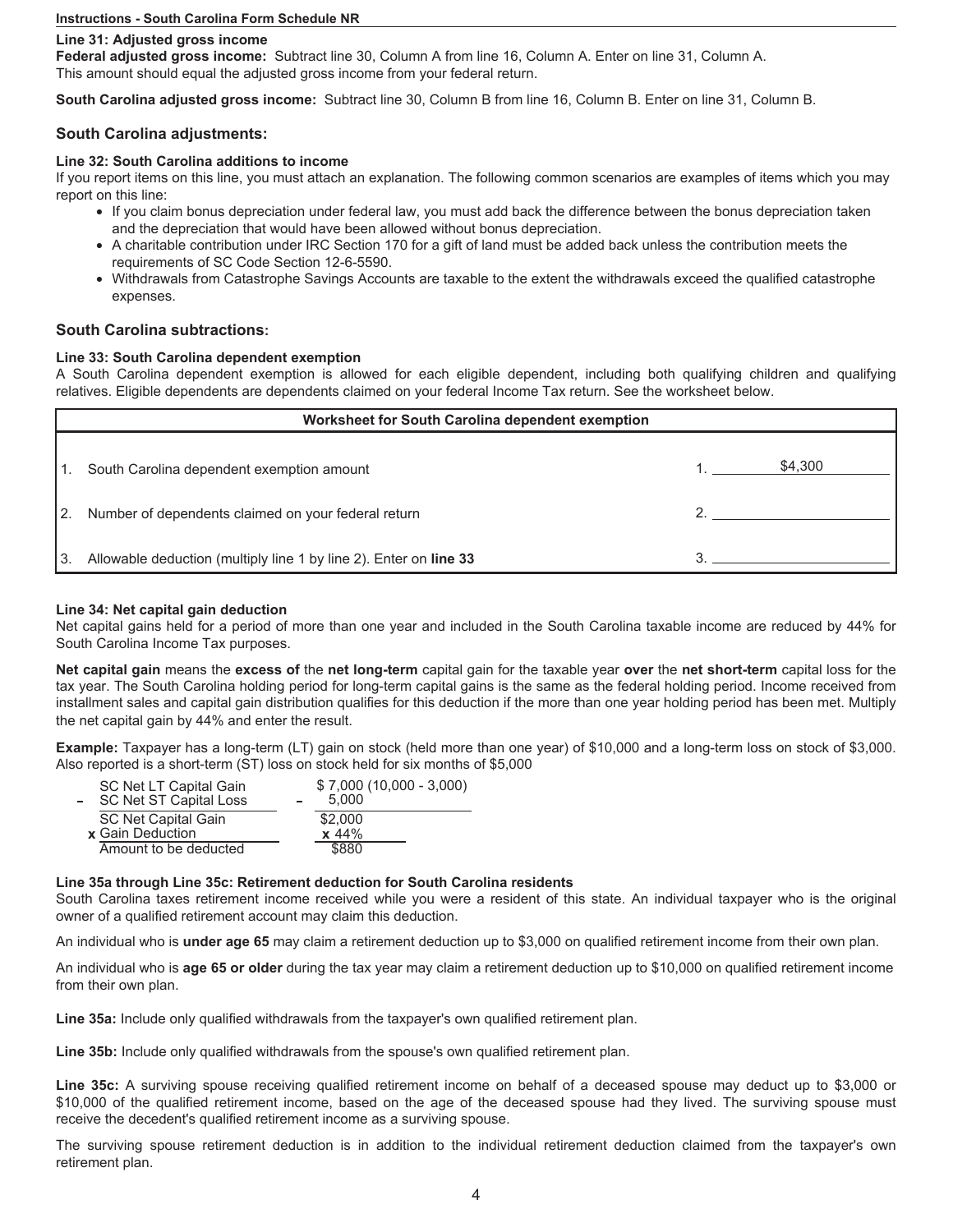If claiming the surviving spouse retirement deduction for more than one deceased spouse, calculate the deduction separately for each deceased spouse. Add the surviving spouse retirement deductions and enter the total on line 35c. Attach a statement showing the Date of Birth for each deceased spouse and the separate calculation for each deduction.

**Qualified retirement income** is income from plans defined in IRC 401, 403, 408, and 457 and all public employee retirement plans of the federal, state, and local governments, including individual retirement plans, Keogh plans, and military retirement.

Any portion of qualified retirement income received this tax year that resulted in a federal premature withdrawal penalty does not qualify for a retirement deduction.

The retirement deduction is reduced by any military retirement deduction taken.

|    | Worksheet for taxpayer (line 35a)                                                                                                                             |  |  |  |  |  |  |
|----|---------------------------------------------------------------------------------------------------------------------------------------------------------------|--|--|--|--|--|--|
|    | Maximum deduction allowed for taxpayer based on age (\$3,000 or \$10,000)                                                                                     |  |  |  |  |  |  |
| 2. | Taxpayer's military retirement deduction (line 35d)                                                                                                           |  |  |  |  |  |  |
| 3. | Taxpayer's retirement deduction available (subtract line 2 from line 1; if less than zero, enter<br>zero)                                                     |  |  |  |  |  |  |
| 4. | Taxpayer's individual qualified retirement income included in federal form and taxable to South<br>Carolina (taxable IRA distributions, pensions & annuities) |  |  |  |  |  |  |
| 5. | Retirement deduction (lesser of line 3 or line 4). Enter on line 35a                                                                                          |  |  |  |  |  |  |

|      | Worksheet for spouse (line 35b)                                                                                                                             |  |  |  |  |  |
|------|-------------------------------------------------------------------------------------------------------------------------------------------------------------|--|--|--|--|--|
| l 1. | Maximum deduction allowed for spouse based on age (\$3,000 or \$10,000)                                                                                     |  |  |  |  |  |
|      | [2. Spouse's military retirement deduction (line 35e)                                                                                                       |  |  |  |  |  |
| I 3. | Spouse's retirement deduction available (subtract line 2 from line 1; if less than zero, enter zero) 3.                                                     |  |  |  |  |  |
| 14.  | Spouse's individual qualified retirement income included in federal form and taxable to South<br>Carolina (taxable IRA distributions, pensions & annuities) |  |  |  |  |  |
| I 5. | Retirement deduction (lesser of line 3 or line 4). Enter on line 35b                                                                                        |  |  |  |  |  |

|     | Worksheet for surviving spouse (line 35c)                                                                                                                            |  |  |
|-----|----------------------------------------------------------------------------------------------------------------------------------------------------------------------|--|--|
|     | Calculate separately for each deceased spouse                                                                                                                        |  |  |
|     | Maximum deduction allowed for surviving spouse based on age of deceased spouse had they<br>lived (\$3,000 or \$10,000 for each deceased spouse)                      |  |  |
|     | Surviving spouse military retirement deduction (line 35f)                                                                                                            |  |  |
| 13. | Surviving spouse retirement deduction available (subtract line 2 from line 1; if less than zero,<br>enter zero)                                                      |  |  |
| 4.  | Qualified retirement income received as surviving spouse included in federal form and taxable to<br>South Carolina (taxable IRA distrubutions, pensions & annuities) |  |  |
| 5.  | Retirement deduction (lesser of line 3 or line 4). Enter on line 35c                                                                                                 |  |  |

## **Line 35d through line 35f: Military retirement deduction for South Carolina residents**

An individual with military retirement income included in their South Carolina taxable income may take a deduction up to the amount of military retirement income. Taxpayers filing a joint return must calculate the deduction separately for each spouse based on each individual's age, retirement income, and earned income. Reduce the retirement deduction (line 35a through line 35c) and the age 65 and older deduction (line 36a and line 36b) by the amount of the military retirement deduction taken.

**Retirement income** is taxable income received by the taxpayer or the taxpayer's surviving spouse from a qualified military retirement plan. Income that is subject to a penalty for premature distribution does not qualify as retirement income. For a surviving spouse, retirement income includes a retirement benefit plan and dependent indemnity compensation received due to the deceased spouse's military services.

Retirement benefits received for service in the National Guard or Reserves, due to inactive time, are subtracted on line 41 and are not included in taxable income. Do not include these amounts in the deduction on line 35.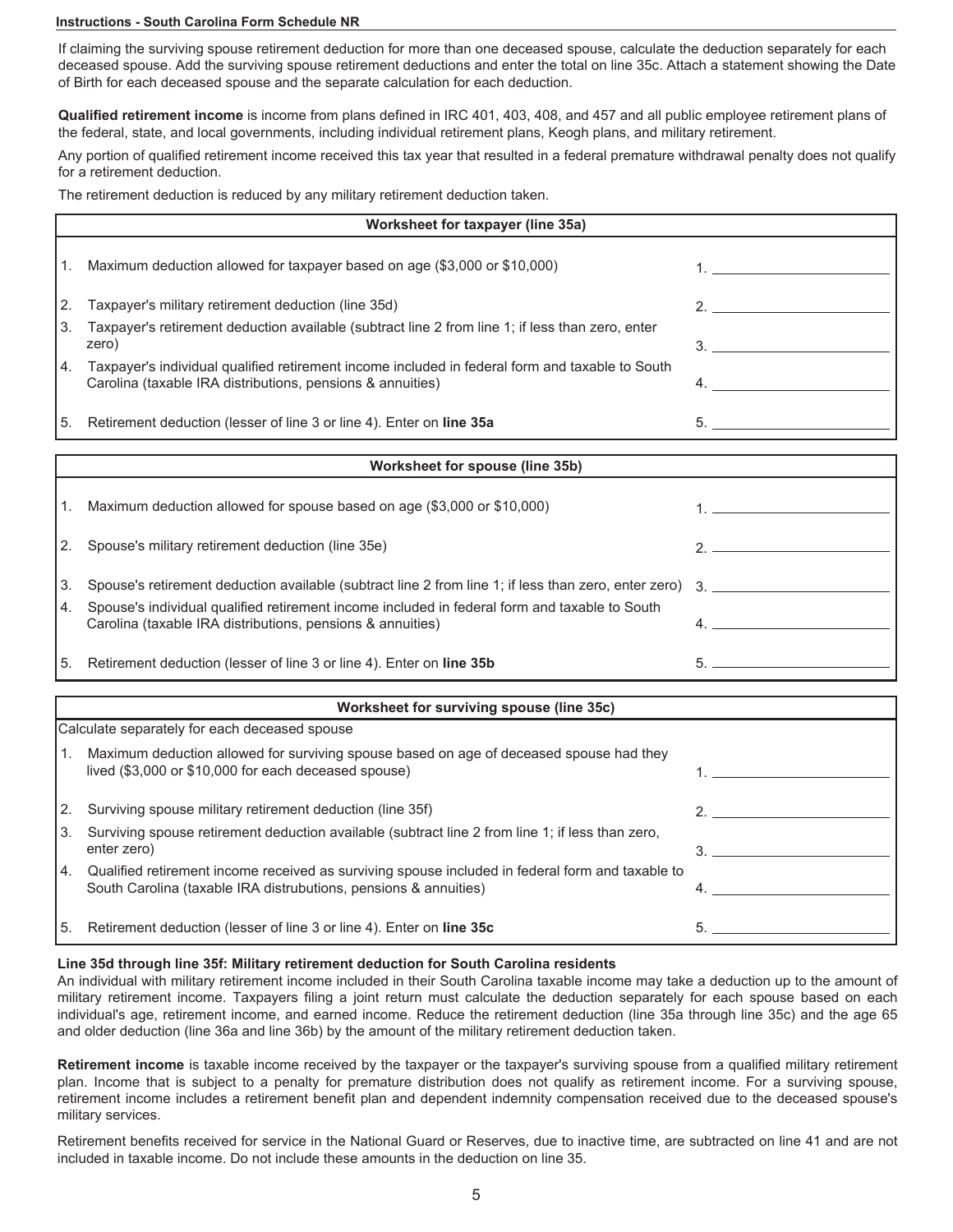**Line 35d:** Include military retirement income related to the taxpayer's military service.

**Line 35e:** Include military retirement income related to the spouse's military service.

**Line 35f:** Include military retirement income received on behalf of a deceased spouse's military service. Apply the deduction in the same manner that it applied to the deceased spouse.

The surviving spouse military retirement deduction is in addition to any retirement deductions claimed on the taxpayer's own retirement income.

If claiming the surviving spouse military retirement deduction for more than one deceased spouse, calculate the deduction separately for each deceased spouse. Add the surviving spouse military retirement deductions and enter the total on line 35f. Attach a statement showing the Date of Birth for each deceased spouse and the separate calculation for each deduction.

#### **Military retirement: Earned income deduction**

For 2021, the military retirement deduction based on earned income is limited to \$17,500. Taxpayers must have other earned income in addition to the military retirement. South Carolina earned income is income you receive from services you provide.

| Earned income <b>includes</b>                                                                                                                                 | Earned income <b>does not</b> include                                                                                                                                                                                                                |
|---------------------------------------------------------------------------------------------------------------------------------------------------------------|------------------------------------------------------------------------------------------------------------------------------------------------------------------------------------------------------------------------------------------------------|
| wages<br>salaries<br>tips<br>commissions<br>sub-pay<br>self-employment income<br>business income or loss<br>partnership income or loss<br>farm income or loss | gambling winnings<br>bingo winnings<br>interest<br>dividends<br>Social Security benefits<br><b>IRA</b> distributions<br>retirement plan or annuity benefits<br>unemployment compensation<br>deferred compensation<br>any amount your spouse paid you |

**Taxpayers under the age of 65 with military retirement income but no earned income are only eligible for the retirement deduction on line 35a or line 35b.** 

**Example 1:** A taxpayer under the age of 65 has military retirement income of \$5,000 and earned income of \$4,000. The taxpayer's military retirement deduction is \$4,000.

**Example 2:** A taxpayer under the age of 65 has military retirement income of \$4,000 and earned income of \$0. The taxpayer **does not** qualify for the military retirement deduction since they have no earned income. The taxpayer would qualify for the \$3,000 retirement deduction on line 35.

**Example 3:** A taxpayer under the age of 65 has military retirement income of \$11,000, retirement income from other sources of \$12,000, and earned income of \$13,000. The taxpayer's military retirement deduction is \$11,000**.** 

### **Military retirement: Age 65 and older deduction**

For 2021, individual taxpayers age 65 and older can deduct \$30,000 of military retirement income with no requirement for other earned income. See examples in the instructions for line 36 (age 65 and older deduction)**.**

### **Line 36: Age 65 and older deduction for South Carolina residents**

If you are a resident of South Carolina for at least part of the year and reach the age of 65 during the tax year, you are entitled to a deduction of \$15,000 against any South Carolina income.

**Line 36a** applies to the taxpayer whose name appears first on the return.

**Line 36b** applies to the spouse whose name appears second on the return.

Reduce the age 65 and older deduction claimed on line 36a and line 36b by:

- subtracting any individual retirement deduction claimed on line 35a and line 35b, and
- subtracting any military retirement deduction claimed on line 35d and line 35e.

Claiming a surviving spouse retirement deduction on line 35c or line 35f does not reduce the age 65 and older deduction for a taxpayer on line 36a or line 36b.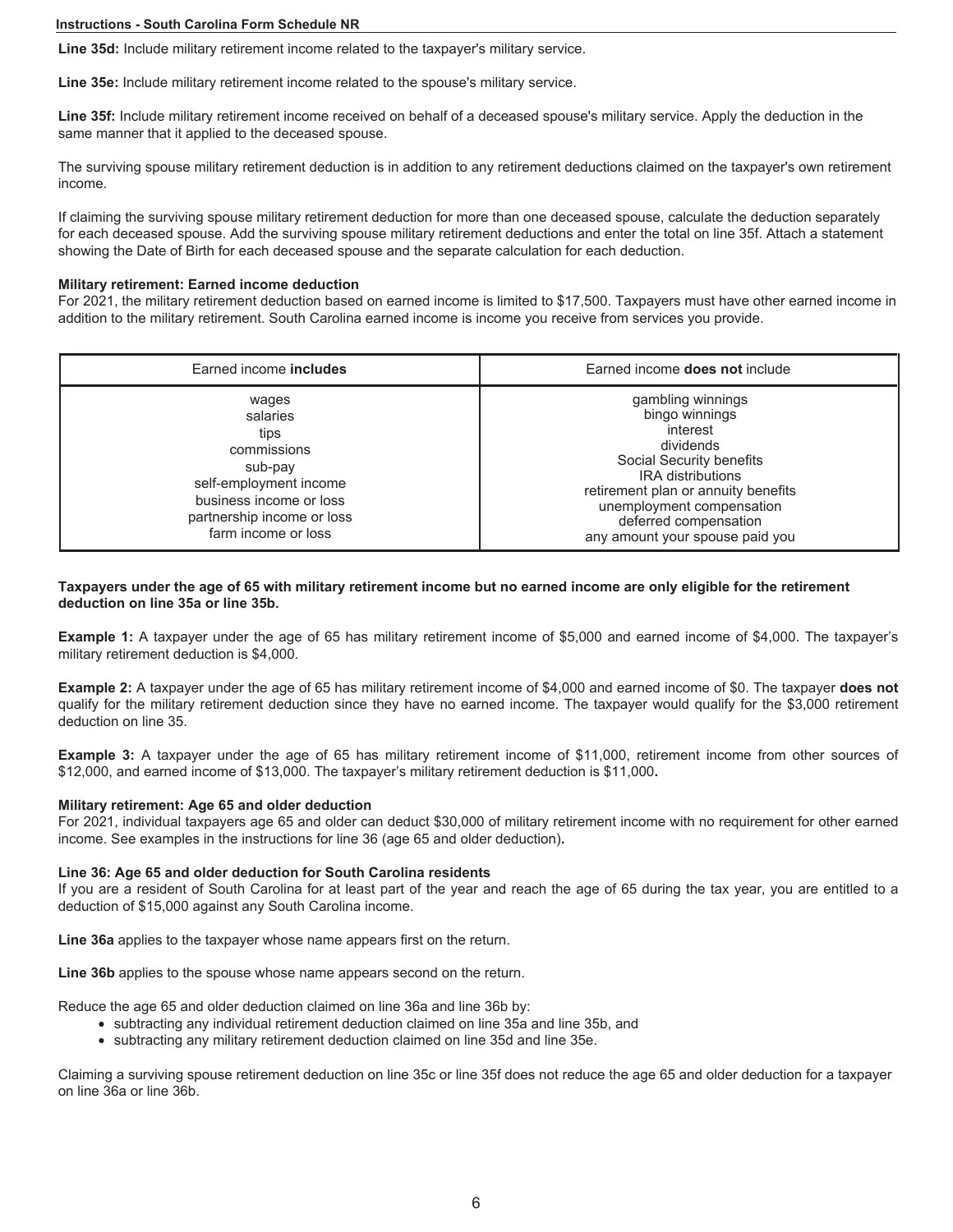| Worksheet for taxpayer (line 36a) |                                                                                                                                      |    |          |
|-----------------------------------|--------------------------------------------------------------------------------------------------------------------------------------|----|----------|
|                                   | Age 65 and older deduction amount                                                                                                    |    | \$15,000 |
| I2.                               | Retirement income deduction (line 35a)                                                                                               |    |          |
| I3.                               | Military retirement income deduction (line 35d)                                                                                      | 3. |          |
| 14.                               | Deduction available (add line 2 and line 3, then subtract the total from line 1. If less than zero,<br>enter zero) Enter on line 36a | 4. |          |

|            | Worksheet for spouse (line 36b)                                                                                                                        |  |          |  |
|------------|--------------------------------------------------------------------------------------------------------------------------------------------------------|--|----------|--|
|            | Age 65 and older deduction amount                                                                                                                      |  | \$15,000 |  |
| I2.        | Retirement income deduction (line 35b)                                                                                                                 |  |          |  |
| 13.<br>14. | Military retirement income deduction (line 35e)<br>Deduction available (add line 2 and line 3, then subtract the total from line 1. If less than zero, |  |          |  |
|            | enter zero) Enter on line 36b                                                                                                                          |  |          |  |

# **Assume for all examples that taxpayers are residents of South Carolina and have income to qualify for the age 65 and older deduction in addition to the retirement deductions.**

**Example 1:** A taxpayer age 65 and older has no military or other sourced retirement income on lines 35a or 35d. The taxpayer is eligible for a deduction of \$15,000 on line 36a.

**Example 2:** A taxpayer age 65 and older has no military retirement income but other sourced retirement of \$14,000. The taxpayer is allowed a deduction of \$10,000 on line 35a and a deduction of \$5,000 on line 36a.

**Example 3:** A taxpayer age 65 and older has military retirement income of \$13,000 and is allowed a deduction on line 35d of \$13,000. The taxpayer is allowed a deduction of \$2,000 on line 36a. The maximum allowed deduction for 2021 is \$15,000.

**Example 4:** A taxpayer age 65 and older has military retirement income of \$36,000 and no other earned income. The taxpayer is eligible for a military retirement deduction of \$30,000 on 35d. The taxpayer is not allowed an additional amount on line 36a.

**Example 5:** A taxpayer age 65 and older has military retirement income of \$16,000, and other sourced retirement income of \$8,000. The taxpayer is allowed a deduction on line 35d of \$16,000. The taxpayer is not allowed an additional amount on line 36a.

## **Line 37: Dependents under six years of age**

If you are a resident of South Carolina for at least part of the year, you are allowed a deduction for each dependent claimed on your federal Income Tax return who had **not** reached age six by December 31 of the tax year. Enter the birth dates and SSNs in the available blanks. If additional space is needed, attach a separate sheet with the requested information. Use the following worksheet to compute the deduction:

|     | Worksheet for dependent under age 6                                                                         |  |         |  |
|-----|-------------------------------------------------------------------------------------------------------------|--|---------|--|
|     | South Carolina dependent exemption amount                                                                   |  | \$4.300 |  |
| 12. | Number of dependents claimed on your 2021 federal return<br>who had not reached age six during the tax year |  |         |  |
|     | Allowable deduction, (multiply line 1 by line 2). Enter on line 37                                          |  |         |  |

## **Line 38: Contributions to the SC College Investment Program (Future Scholar) or to the SC Tuition Prepayment Program**

- You may deduct 100% of any contributions to the SC College Investment Program made between January 1, 2021 and April 15, 2022.
- You may deduct 100% of any contributions to the SC Tuition Prepayment Program made between January 1, 2021 and December 31, 2021.

## **Line 39: Active trade or business income**

Enter the amount from I-335, line 5. Forms are available at **dor.sc.gov/forms**.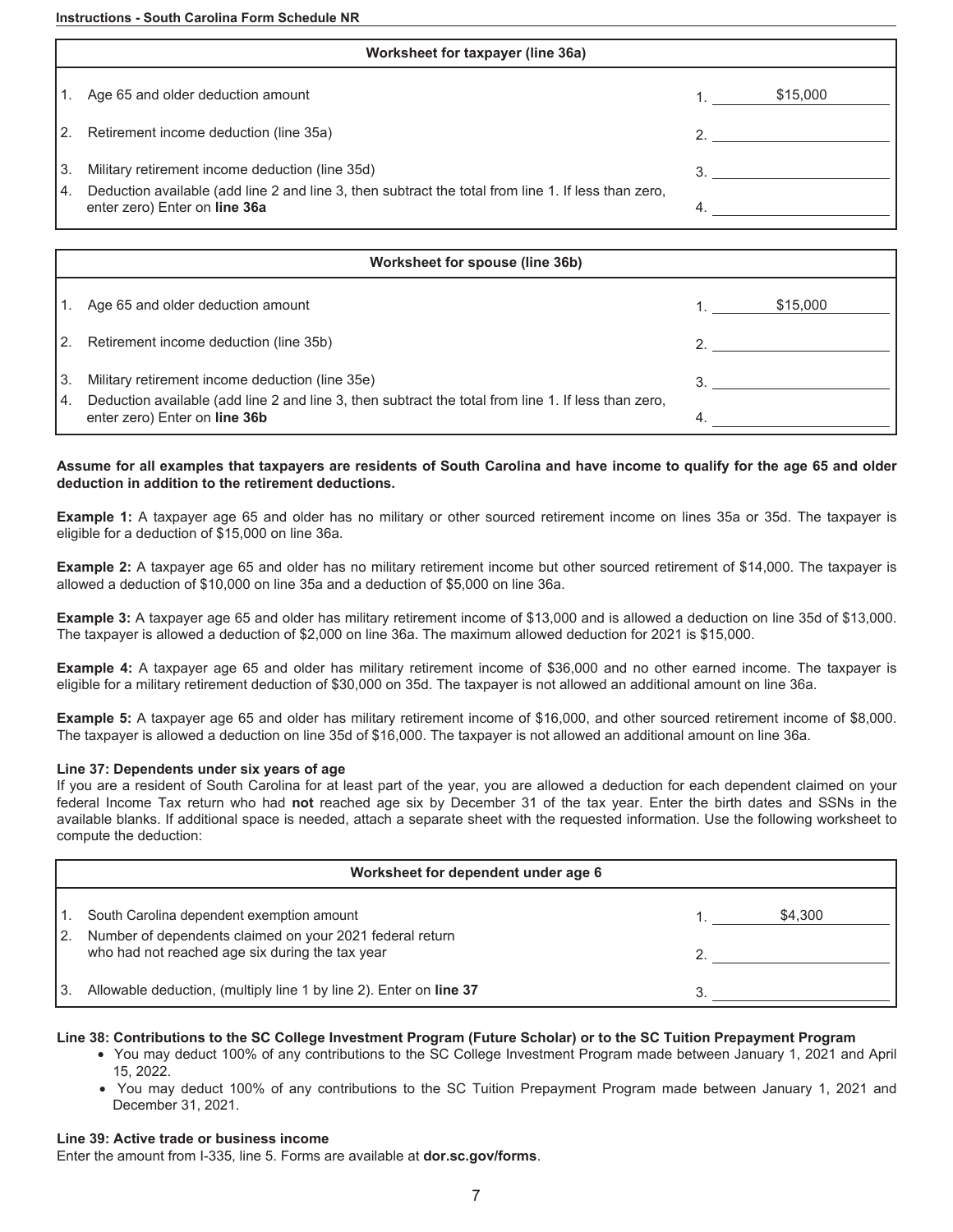## **Line 40: Consumer protection services**

An individual may deduct the costs of a monthly or annual contract or subscription for identity theft protection and resolution services. The deduction is only for individuals who filed a return with the SCDOR for a tax year between 1998 and 2012 or whose personal identifiable information was included on another's return. An individual who deducted the same actual costs as a business expense may not claim the deduction.

The deduction is limited to:

- \$300 for an individual taxpayer
- \$1,000 for a married filing jointly return
- \$1,000 for a return claiming dependents

**Identity theft protection** includes products and services designed to prevent an incident of identify fraud or identity theft. It protects the disclosure of a person's personal identifying information (for example, your SSN) by preventing a third party from gaining unauthorized acquisition of another's personal identifying information to obtain financial resources or other products, benefits, or services.

**Identity theft resolution services** include products and services designed to assist persons whose personal identifying information was obtained by a third party. This minimizes the effects of the identity fraud or identity theft incident and restores the person's identity to pre-theft status.

## **Line 41: Other subtractions**

Enter on line 41, Column B, any other deductions for which there is no line provided. These deductions are allowable only if the corresponding income is reported in Column B.

Some examples of items which may be subtracted on this line are:

- income for Reserve or National Guard received for weekend drills and customary training periods
- subsistence allowances for:
	- o law enforcement officers
	- o full-time firefighters
		- o full-time emergency medical service personnel
- volunteer deduction for:
	- o volunteer firefighter
		- o volunteer rescue squad members
		- o HAZMAT members
		- o reserve police officers
		- o DNR deputy enforcement officers
		- o State Guard members
		- o state constables
- deduction for the adoption of a special needs child
- deduction for amounts contributed and interest income earned by a Palmetto Able Account Expense Fund
- deduction for additional clinical rotations served by eligible physicians, advanced practice registered nurses, or physician assistants who are eligible for the Preceptor Credit claimed on the TC-62. Refer to the TC-62 at **dor.sc.gov/forms** for information on calculating the deduction. For additional information, see SC Revenue Ruling #20-2, available at **dor.sc.gov/ policy**.

See SC1040 instructions for a detailed explanation of these deductions.

#### **Line 43: Total South Carolina adjustments**

Subtract line 42 from line 32 (if line 32 is zero, enter the amount from line 42 as a negative number in [brackets] on line 43).

### **Line 45: Proration**

Divide line 31, Column B, by line 31, Column A. Enter the result on line 45. Round to the second decimal.

## **Line 46: Deduction adjustment**

#### **Part I**

If you itemized deductions on your federal return, enter the total itemized deductions on line 46, Part I.

If you did not itemize deductions on your federal return, enter the standard deduction on line 46, Part I.

## **Part II**

If you itemized your deductions on your federal Income Tax return and deducted state and local Income Tax or general Sales Tax, you may be required to subtract all or part of this amount from your total federal itemized deductions when computing your South Carolina taxable income.

The federal law limits your total deduction for state and local Income, Sales, and Property Taxes to a combined, total deduction of \$10,000 (\$5,000 if married filing separately). Any state and local taxes paid above this amount cannot be deducted on your federal return.